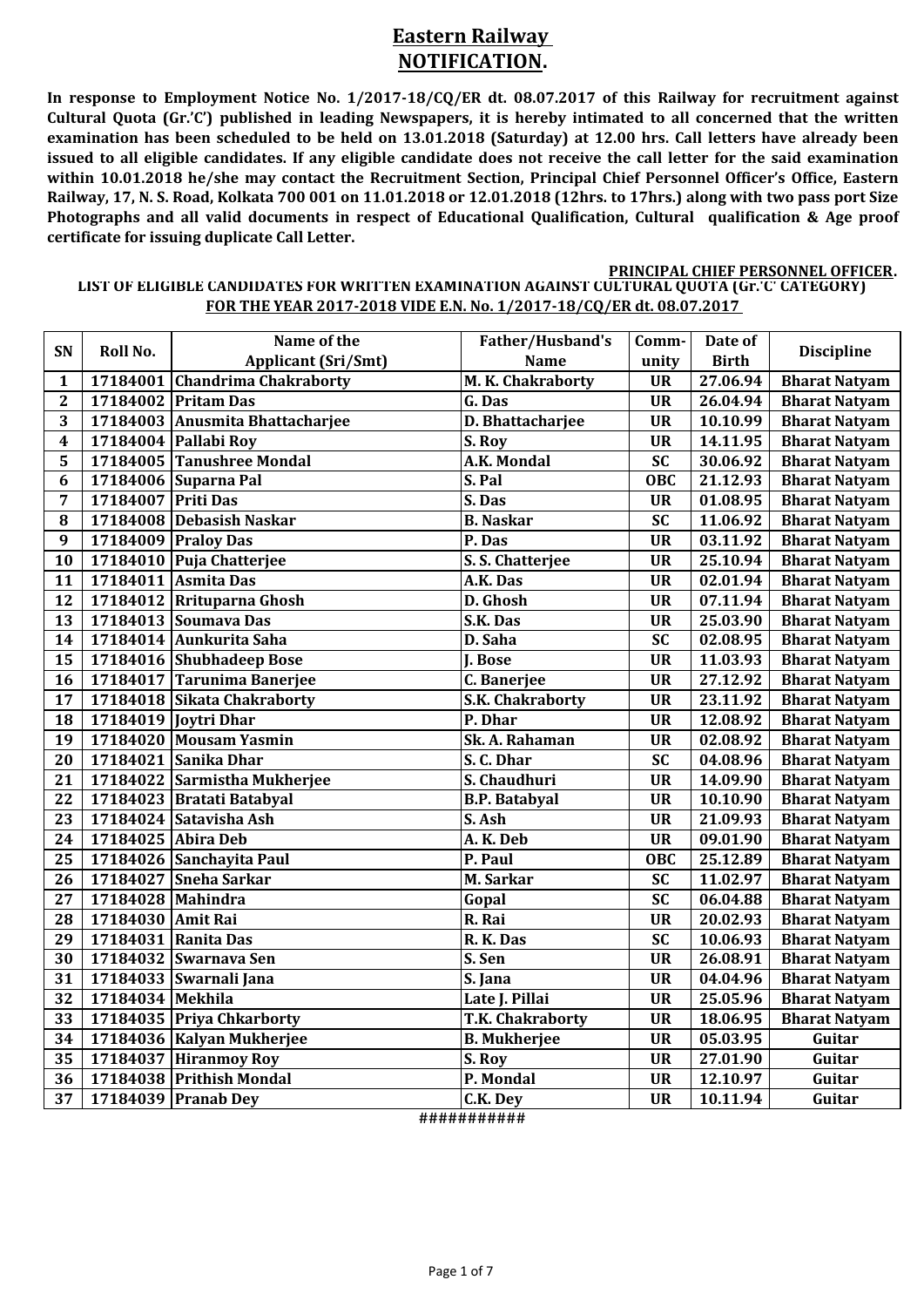## **LIST OF NOT ELIGIBLE CANDIDATES FOR WRITTEN EXAMINATION AGAINST CULTURAL QUOTA (Gr.'C' CATEGORY)**

### **FOR THE YEAR 2017-2018 VIDE E.N. No. 1/2017-18/CQ/ER dt. 08.07.2017**

|                         | Control             | Name of the                               | Father/Husband's      | Comm-      | Date of      | Rejection               |
|-------------------------|---------------------|-------------------------------------------|-----------------------|------------|--------------|-------------------------|
| SN                      | No.                 | <b>Applicant (Sri/Smt)</b>                | <b>Name</b>           | unity      | <b>Birth</b> | Code No.                |
| 1                       |                     | 20174002 Kakali Seal                      | S. Naskar             | <b>UR</b>  | 29.04.91     | 8,15                    |
| $\mathbf{2}$            |                     | 20174005 Shreya Banerjee                  | S. Banerjee           | <b>UR</b>  | 09.08.96     | 5                       |
| 3                       | 20174009 Rinika Sil |                                           | <b>B.</b> Sil         | <b>UR</b>  | 22.08.98     | 4                       |
| $\overline{\mathbf{4}}$ |                     | 20174010 Pamela Chaudhuri                 | M. Chaudhuri          | <b>UR</b>  | 21.09.92     | $\overline{\mathbf{5}}$ |
| 5                       |                     | 20174015 Swastika Koner                   | S. Koner              | <b>UR</b>  | 21.08.90     | $\overline{\mathbf{5}}$ |
| 6                       |                     | 20174018 Subhra Samaddar                  | M. Samaddar           | <b>SC</b>  | 17.05.89     | 5, 7                    |
| 7                       |                     | 20174019 Dity Biswas                      | D.K. Biswas           | <b>SC</b>  | 22.08.88     | 11                      |
| ${\bf 8}$               |                     | 20174020 Avik Acharjee                    | K. Acharjee           | <b>UR</b>  | 06.11.95     | 5                       |
| $\boldsymbol{9}$        |                     | 20174024 Mudrika Gupta                    | P.P. Gupta            | <b>UR</b>  | 21.08.93     | 5                       |
| 10                      |                     | 20174025 Narayan Sukai                    | M. Sukai              | <b>OBC</b> | 06.02.99     | 5, 7                    |
| 11                      |                     | 20174026 Suvashree Mukherjee              | P.K. Mukherjee        | <b>UR</b>  | 06.01.92     | 15                      |
| 12                      |                     | 20174028 Krischina Koley                  | S.C.Koley             | <b>UR</b>  | 31.01.93     | 5                       |
| 13                      |                     | 20174029 Twinkle Chakraborty              | <b>G.Chakraborty</b>  | <b>UR</b>  | 26.07.97     | 8,15                    |
| 14                      |                     | 20174031 Prasun Bhattacharya              | P. Bhattacharya       | <b>UR</b>  | 10.01.90     | 5, 10                   |
| 15                      |                     | 20174033 Romi Mishra                      | <b>B.</b> Mishra      | <b>UR</b>  | 02.01.98     | 5                       |
| 16                      |                     | 20174036 Debjani Roy                      | N. Roy                | <b>SC</b>  | 30.03.90     | 5                       |
| 17                      |                     | 20174037 Koustuv Banerjee                 | D. Banerjee           | <b>UR</b>  | 10.08.90     | $\overline{\mathbf{5}}$ |
| 18                      |                     | 20174040 Pinaki Maitra                    | M.K. Maitra           | <b>UR</b>  | 23.09.89     | $\overline{\mathbf{2}}$ |
| 19                      |                     | 20174042 Sahasrangshu Saha                | S. K. Saha            | <b>SC</b>  | 02.01.95     | $\overline{\mathbf{5}}$ |
| 20                      |                     | 20174047 Moumita Naskar                   | N.K. Naskar           | <b>SC</b>  | 21.02.93     | $\overline{\mathbf{5}}$ |
| 21                      |                     |                                           | D. Saha               | <b>UR</b>  | 05.04.89     | $\overline{\mathbf{2}}$ |
|                         |                     | 20174050 Satarupa Saha(Gon)               |                       |            |              |                         |
| 22                      |                     | 20174051 Madhumita Majhi                  | M. C. Majhi           | <b>SC</b>  | 22.07.89     | 5                       |
| 23                      |                     | 20174052 Anushree Chowdhury               | <b>G.C. Chowdhury</b> | <b>UR</b>  | 31.12.93     | 5                       |
| 24                      |                     | 20174053 Atrayee Dhara                    | Late A. Dhara         | <b>SC</b>  | 21.08.92     | $\overline{\mathbf{5}}$ |
| 25                      |                     | 20174054 Samriddho Bandyopadhyay          | S. Bandyopadhyay      | <b>UR</b>  | 10.10.97     | $\overline{5}$          |
| 26                      |                     | 20174055 Tulika Das                       | <b>B.</b> Das         | <b>UR</b>  | 08.11.95     | 5, 7, 8                 |
| 27                      |                     | 20174057 George Christy Fernandez         | J. J. Fernandes       | OBC        | 02.05.95     | 5                       |
| 28                      |                     | 20174058 Vinesh Kumar                     | Ramprakash            | <b>SC</b>  | 16.09.99     | 5, 7                    |
| 29                      | 20174059            | Supreety                                  | D. Prasad             | <b>SC</b>  | 25.11.94     | 5                       |
| 30                      | 20174060 Naveen     |                                           | <b>K.</b> Singh       | <b>SC</b>  | 15.10.92     | 5, 7                    |
| 31                      |                     | 20174062 Shyam Lal Bankira                | <b>B.</b> Bankira     | <b>ST</b>  | 14.02.91     | 5,7                     |
| 32                      |                     | 20174063 Bikash Ranjan Patra              | P. Patra              | OBC        | 19.05.98     | 5                       |
| 33                      |                     | 20174064 Jitendra Kumar                   | S. Pandit             | <b>SC</b>  | 09.09.99     | 5                       |
| 34                      | 20174065 Shivani    |                                           | J. Kumar              | OBC        | 15.08.97     | $\overline{\mathbf{5}}$ |
| 35                      |                     | 20174066 Arsalan Azhar                    | M. Ali                | <b>UR</b>  | 14.01.92     | 5                       |
| 36                      |                     | 20174067 Jyoti Kumari                     | P. Kumar              | <b>SC</b>  | 05.07.96     | 5                       |
| 37                      |                     | 20174068 Pavan Kumar                      | G. Gaidhankar         | <b>SC</b>  | 16.06.88     | 5                       |
| 38                      |                     | 20174069 Abhishek Ghawry                  | S. Kumar              | <b>SC</b>  | 28.09.97     | 5, 7                    |
| 39                      | 20174070 Archana    |                                           | S. Prasad             | <b>SC</b>  | 14.08.99     | $\overline{5}$          |
| 40                      |                     | 20174071   Karamalla Venkata Mohana Reddy | K. R. K. Reddy        | OBC        | 12.08.95     | 5, 7                    |
| 41                      |                     | 20174072 Dharmendar Abhishek              | D. Prasad             | BC         | 21.02.98     | 5                       |
| 42                      |                     | 20174073 Md. Owaisuddin                   | Md. Moizuddin         | OBC        | 01.08.99     | 5, 7                    |
| 43                      |                     | 20174074 Ankush Kumar                     | Sh. G. Singh          | <b>SC</b>  | 20.04.96     | 5                       |
| 44                      |                     | 20174075 Winkle Devi                      | Surjeet               | OBC        | 25.08.99     | 5, 7                    |
| 45                      | 20174076 Rajni Devi |                                           | G. Singh              | OBC        | 31.07.89     | 5                       |
| 46                      |                     | 20174077 Davinder Kaur                    | N. Singh              | <b>UR</b>  | 07.02.96     | 5, 7                    |
| 47                      |                     | 20174078 Poulami Manna                    | Late B.N.Manna        | OBC        | 15.07.98     | 8,10,15                 |
| 48                      |                     | 20174079 Anish Kanaujiya                  | Late S. L. Kanaujiya  | <b>SC</b>  | 01.02.98     | 5                       |
| 49                      |                     | 20174080 Sadhana Kumari                   | <b>Omprakash</b>      | <b>SC</b>  | 13.07.99     | $\overline{5}$          |
| 50                      |                     | 20174081 Prince Narula                    | R. Narula             | <b>OBC</b> | 17.07.99     | 5, 7, 11, 15            |
| 51                      | 20174082 Rinku      |                                           | S. Singh              | <b>UR</b>  | 06.11.98     | 5, 7, 11, 15            |
| 52                      |                     | 20174083 Mahendra Kumar                   | <b>U.</b> Chandra     | <b>UR</b>  | 05.05.96     | 5, 11, 15               |
| 53                      |                     | 20174084 Bandana Devi                     | R. Bahadur            | <b>SC</b>  | 10.05.93     | 4, 5, 11                |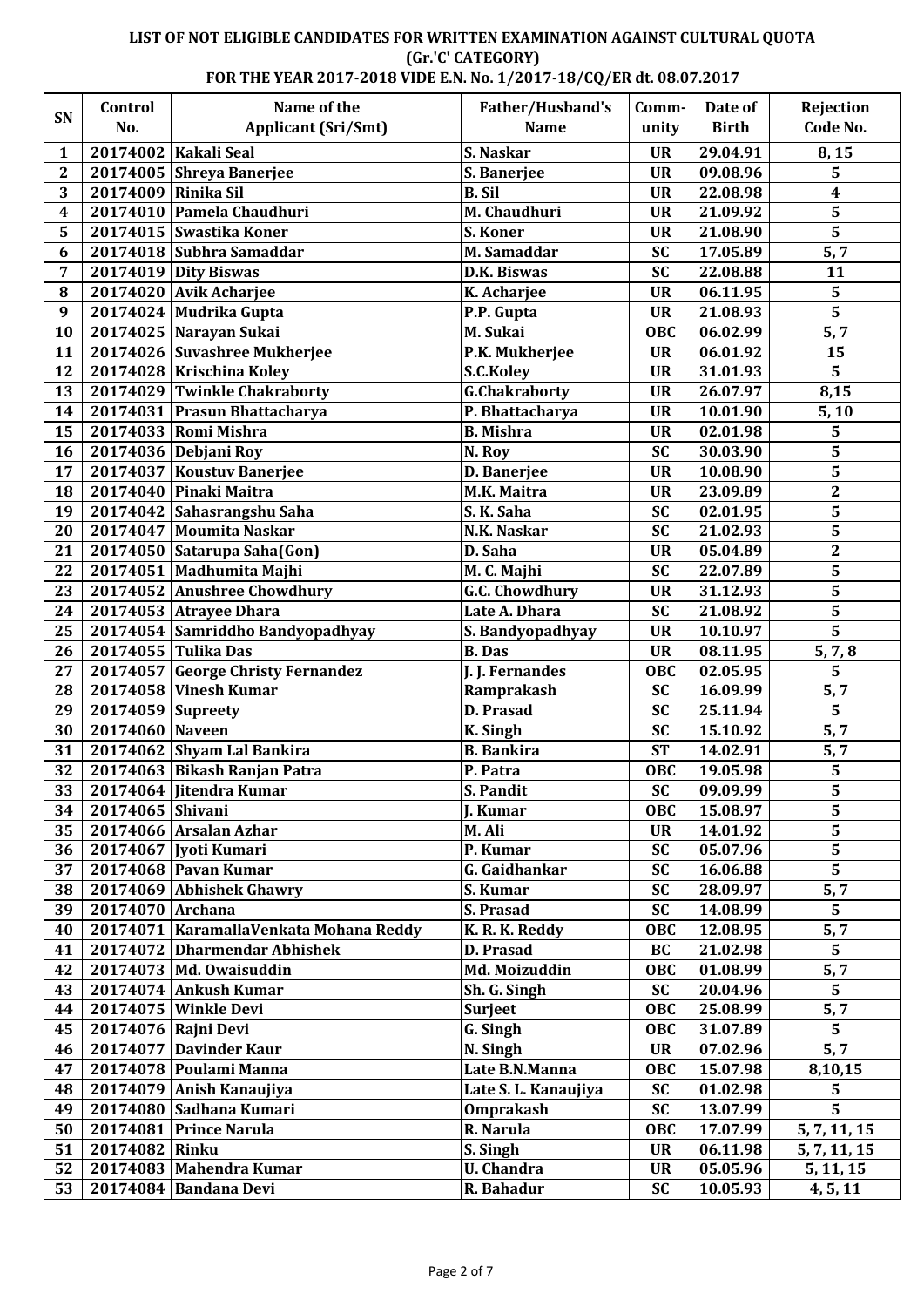#### **LIST OF NOT ELIGIBLE CANDIDATES FOR WRITTEN EXAMINATION AGAINST CULTURAL QUOTA (Gr.'C' CATEGORY) FOR THE YEAR 2017-2018 VIDE E.N. No. 1/2017-18/CQ/ER dt. 08.07.2017**

|     | Control                   | Name of the                       | Father/Husband's       | Comm-       | Date of      | Rejection           |
|-----|---------------------------|-----------------------------------|------------------------|-------------|--------------|---------------------|
| SN  | No.                       | <b>Applicant (Sri/Smt)</b>        | <b>Name</b>            | unity       | <b>Birth</b> | Code No.            |
| 54  |                           | 20174085 Sagar Balmiki            | R. Balmiki             | <b>SC</b>   | 06.08.98     | 5, 11, 15           |
| 55  | 20174086 Mahesh           |                                   | R. Kumar               | OBC         | 17.07.99     | 5, 7, 11, 15        |
| 56  |                           | 20174087 Laxmipriya Murmu         | Late A.C. Murmu        | <b>ST</b>   | 07.02.93     | 5, 11               |
| 57  |                           | 20174088 Trisharati Pal           | D. Pal                 | <b>UR</b>   | 04.09.94     | 5                   |
| 58  |                           | 20174089 Sangram Hansda           | G. Hansda              | <b>ST</b>   | 07.06.94     | 5                   |
| 59  |                           | 20174090 Uday Tej R.              | <b>DS. Ramachandra</b> | OBC         | 05.01.93     | 5, 7, 11, 15        |
| 60  |                           | 20174091 Nishi Mishra             | Y. P. Mishra           | <b>UR</b>   | 31.10.83     | 2                   |
| 61  |                           | 20174092 Nidhi Tewari             | S.C. Tewari            | <b>UR</b>   | 26.09.87     | $\boldsymbol{2}$    |
| 62  |                           | 20174093 Abyudhay Rajan           | R.K. Govindarajan      | <b>UR</b>   | 24.02.91     | $\overline{5}$      |
| 63  | 20174095 Ranjana L.       |                                   | <b>Loganathan K</b>    | <b>MBC</b>  | 03.04.97     | 5, 15               |
| 64  |                           | 20174096 Jaydeep Pal              | Lt. B.N. Pal           | <b>UR</b>   | 21.09.93     | 5, 7, 11            |
| 65  |                           | 20174097 Mousumi Roy              | Dr.M. P. Roy           | <b>UR</b>   | 22.07.95     | 5                   |
| 66  |                           | 20174098 Limpia Banerjee          | P. Banerjee            | <b>UR</b>   | 07.11.96     | 4,15                |
| 67  |                           | 20174100 Eshita Pravin Kasar      | P.K. Kasar             | <b>OBC</b>  | 19.11.97     | 5                   |
| 68  |                           | 20174101 Budhram Horo             | M. Horo                | <b>ST</b>   | 03.11.87     | 5, 7, 11            |
| 69  |                           | 20174102 Abhijeet Sudhakar Patane | <b>S.S. Patane</b>     | <b>UR</b>   | 22.09.95     | 5, 11               |
|     |                           |                                   |                        |             |              |                     |
| 70  |                           | 20174103 Raju Kumar               | S.Ram                  | <b>SC</b>   | 10.10.93     | 5, 7, 11, 15        |
| 71  |                           | 20174104 Sangita Devi             | R. Kumar               | <b>SC</b>   | 04.04.97     | 5, 7, 11, 15        |
| 72  |                           | 20174105 Gurpreet Singh           | G. Singh               | <b>SC</b>   | 14.01.93     | $\overline{5}$ , 15 |
| 73  |                           | 20174106 Jerubandi Prasanth       | J. Narayana            | <b>OBC</b>  | 14.06.96     | 5, 7, 11, 15        |
| 74  |                           | 20174107 Pawan Kumar Verma        | R.C. Verma             | <b>SC</b>   | 09.11.95     | 5, 7, 11, 15        |
| 75  |                           | 20174108 Ramshetty Dhanisha       | R. Rajender            | <b>BC-D</b> | 17.03.99     | 5, 7, 11, 15        |
| 76  |                           | 20174109 Shaik Habeebuddin        | S. Alimuddin           | <b>UR</b>   | 07.06.98     | 5, 7, 15            |
| 77  | 20174110 Sheetal          |                                   | <b>Late Kamal</b>      | <b>OBC</b>  | 13.02.99     | 5, 7, 15            |
| 78  |                           | 20174111 Pankaj Gurjar            | R. Gurjar              | OBC         | 25.08.96     | 5, 11, 15           |
| 79  |                           | 20174112 Noni Sikdar              | Late N. Sikdar         | <b>SC</b>   | 10.03.94     | 5, 7                |
| 80  |                           | 20174113 Subodh Kumar             | A. Bhagat              | OBC         | 04.03.95     | 5, 11, 15           |
| 81  |                           | 20174114 Satyanarayan Paswan      | M. Paswan              | <b>SC</b>   | 06.02.90     | 5, 11, 15           |
| 82  |                           | 20174115 Manoj Kumar Shah         | L. Prasad              | <b>ST</b>   | 10.08.91     | 5, 7, 11, 15        |
| 83  | 20174116 Gaurav           |                                   | <b>Khubiram</b>        | <b>SC</b>   | 04.02.96     | 5, 7, 15            |
| 84  |                           | 20174117 Raju Kumar Kharawar      | <b>B.</b> Kharawar     | <b>ST</b>   | 15.03.99     | 5, 7, 11, 15        |
| 85  |                           | 20174118 Om Prakash Prasad        | N. Bind                | OBC         | 12.08.95     | 5, 7, 11, 15        |
|     |                           | 86 20174119 Paromita Das          | A.K. Dutta             | <b>SC</b>   | 20.10.84     | 2, 5                |
| 87  |                           | 20174120 Rajiv Kumar              | S.K. Verma             | <b>SC</b>   | 10.04.91     | 5, 15               |
| 88  | 20174121 Sushil Raj       |                                   | S. Kumar               | <b>UR</b>   | 12.01.95     | 11                  |
| 89  |                           | 20174124 Mohit Kumar              | S. Prasad              | <b>OBC</b>  | 06.05.95     | 5                   |
| 90  |                           | 20174125 Sabavath Nageswar Naik   | S. N. Naik             | <b>ST</b>   | 20.04.97     | 5, 7, 11, 15        |
| 91  |                           | 20174126 Ajay Kumar               | S. Uraon               | <b>ST</b>   | 21.04.98     | 5, 7, 15            |
| 92  |                           | 20174127 Umesh Kumar              | M. Uraon               | <b>ST</b>   | 30.01.97     | 5, 7, 15            |
| 93  | 20174128 Raju             |                                   | <b>U. Prasad</b>       | <b>SC</b>   | 16.09.97     | 5, 7, 11, 15        |
| 94  |                           | 20174129 Irfan Babusaheb Sheikh   | <b>Babusaheb</b>       | <b>UR</b>   | 04.12.90     | 5, 7, 11, 15        |
| 95  |                           | 20174130 Nirdosh Kumar            | Late K. Pal            | <b>SC</b>   | 30.07.89     | 5, 15               |
| 96  |                           | 20174131 Deepak Kumar Gupta       | R. Sah                 | <b>OBC</b>  | 12.04.99     | 5, 7, 11, 15        |
| 97  |                           | 20174132 Loushi Kumar Giri        | <b>B.</b> Giri         | <b>OBC</b>  | 12.01.99     | 5                   |
| 98  |                           | $20174133$ Eaga Shashank          | E. Srinivas            | <b>UR</b>   | 25.09.96     | 5, 7                |
| 99  | 20174134 S. Jaya Raj      |                                   | T.S. Rajan             | <b>SC</b>   | 06.06.95     | 5, 7, 11, 15        |
| 100 |                           | 20174135 P. Kiran Babu            | Prabhakar. B           | <b>SC</b>   | 23.04.92     | 5, 7, 11, 15        |
| 101 | 20174136 Indo Bala        |                                   | P. Chand               | <b>SC</b>   | 10.04.98     | 5, 7, 11            |
|     | 102 20174137 Jyoti        |                                   | S. Chand               | <b>OBC</b>  | 20.08.98     | 5, 7, 11, 15        |
|     |                           | 103   20174138   Kundan Kumar     | A. Das                 | <b>SC</b>   | 03.09.97     | 5, 7, 11, 15        |
|     | 104   20174139   Himanshu |                                   | M. Lal                 | <b>SC</b>   | 24.12.91     | 5                   |
|     |                           | 105   20174140   Khelaram Soren   | S. Soren               | <b>ST</b>   | 15.05.94     | 5                   |
|     |                           |                                   |                        |             |              |                     |
|     |                           | 106   20174141   Nazmeen Shahnaz  | K. Alam                | <b>OBC</b>  | 04.05.93     | 5, 7                |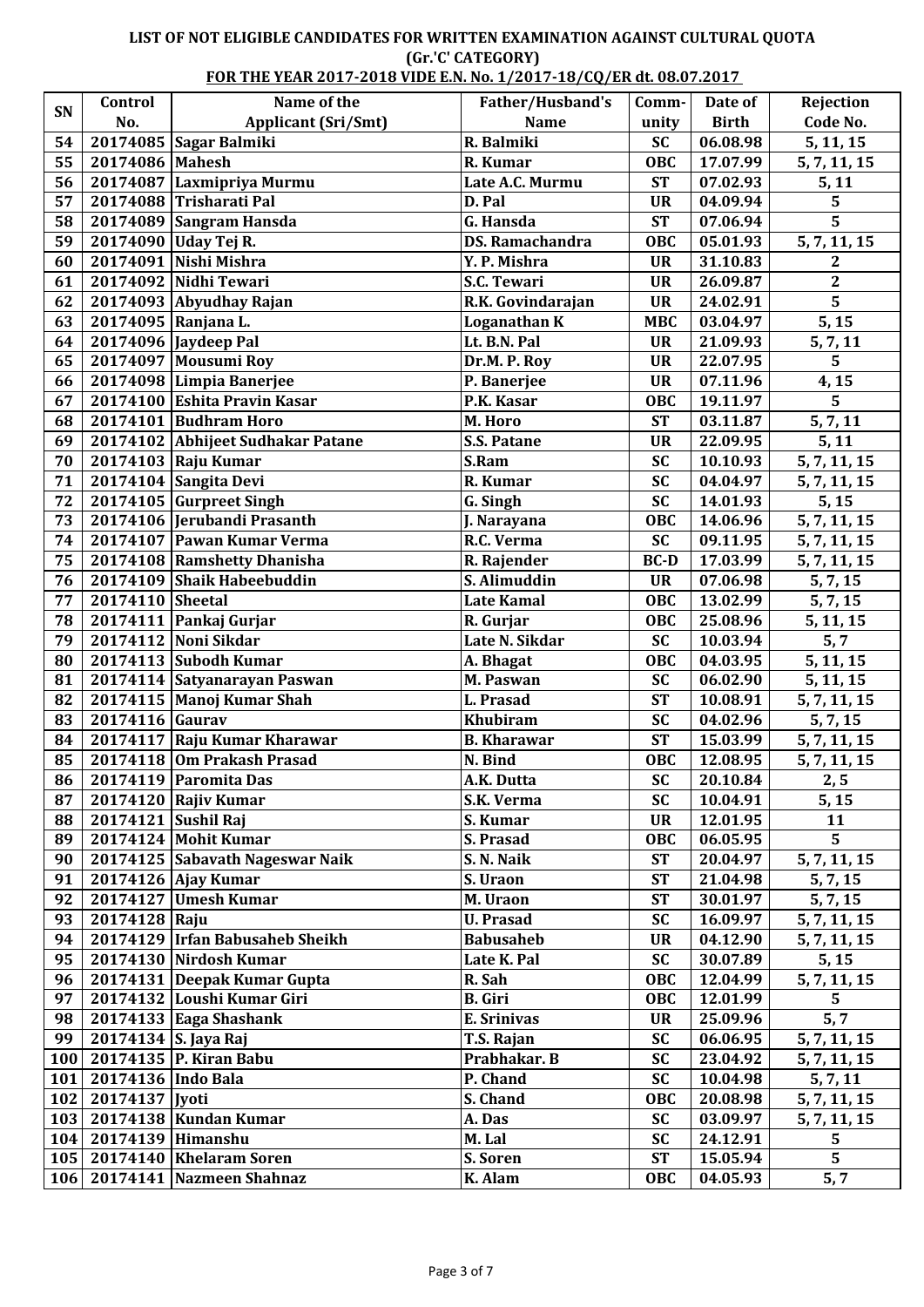#### **LIST OF NOT ELIGIBLE CANDIDATES FOR WRITTEN EXAMINATION AGAINST CULTURAL QUOTA (Gr.'C' CATEGORY) FOR THE YEAR 2017-2018 VIDE E.N. No. 1/2017-18/CQ/ER dt. 08.07.2017**

|     | Control                    | Name of the                        | Father/Husband's            | Comm-                   | Date of      | Rejection               |
|-----|----------------------------|------------------------------------|-----------------------------|-------------------------|--------------|-------------------------|
| SN  | No.                        | <b>Applicant (Sri/Smt)</b>         | <b>Name</b>                 | unity                   | <b>Birth</b> | Code No.                |
| 107 |                            | 20174142 Sanjeet Kumar             | R.P.Mahto                   | <b>UR</b>               | 16.04.95     | 5, 7, 11, 15            |
| 108 |                            | 20174143 Shibadhon Hembrom         | H. Hembrom                  | <b>ST</b>               | 15.02.92     | 5, 7                    |
| 109 | 20174144 Rahul             |                                    | M. Kumar                    | <b>SC</b>               | 10.08.97     | 5, 7, 11, 15            |
| 110 |                            | 20174145 Kumari Priya              | C. Prasad                   | OBC                     | 05.11.91     | 5, 7, 11, 15            |
| 111 |                            | 20174146 L. Lakshmana Kumar        | <b>Late Srinivas</b>        | <b>OC</b>               | 23.10.98     | 5, 7, 11                |
| 112 |                            | 20174147 Sahil Bhardwaj            | S. Chand                    | <b>ST</b>               | 25.02.98     | 5, 15                   |
| 113 |                            | 20174148 Mohit Kumar               | C. Bhan                     | <b>SC</b>               | 07.03.95     | 5, 7, 15                |
| 114 |                            | 20174149 Mukesh Kumar              | S. Oraon                    | <b>ST</b>               | 16.02.97     | 5, 7, 15                |
| 115 |                            | 20174150 Kundan Kumar              | P. Prasad                   | OBC                     | 21.12.99     | 5, 7, 11, 15            |
| 116 |                            | 20174151 Varun Sharma              | T.R. Sharma                 | <b>UR</b>               | 08.07.92     | 5, 7, 15                |
| 117 |                            | 20174152 B. Akshay Singh           | <b>B. B. Singh</b>          | <b>BCB</b>              | 08.05.98     | 5, 7, 15                |
|     |                            | 118 20174153 Ankush Sarkar         | D. Sarkar                   | <b>SC</b>               | 13.07.96     | 5, 11, 15               |
|     |                            | 119 20174154 Gagandeep Singh       | K. Singh                    | <b>SC</b>               | 02.02.88     | 5, 7, 11, 15            |
|     |                            | 120   20174155   Gajula Krishnamma | G. Niranjan                 | <b>SC</b>               | 08.05.90     | 5, 7, 15                |
| 121 |                            | 20174156 Sanjeev Kumar Sahu        | S. Sahu                     | <b>UR</b>               | 17.05.92     | 5, 15                   |
| 122 |                            | 20174157 Pradeep Kumar             | C. Pal                      | <b>UR</b>               | 16.09.96     | 5, 7, 11, 15            |
| 123 |                            | 20174158 Shatrudhan Ram            | N. Ram                      | <b>SC</b>               | 17.06.93     | 5, 7                    |
| 124 |                            | 20174159 Surjit Singh              | $\overline{K}$ . Singh      | <b>ST</b>               | 14.12.92     | 5, 15                   |
| 125 |                            | $20174160$ Vikas Sharma            | A. Kumar                    | <b>UR</b>               | 11.12.89     | 5, 11, 15               |
| 126 |                            | 20174161 Manoj kumar Tudu          | T. Tudu                     | <b>ST</b>               | 25.04.96     | 5, 11                   |
| 127 |                            | 20174162 Rohit Kumar               | R. Chand                    | <b>OBC</b>              | 16.05.97     | 5, 7, 11, 15            |
| 128 | 20174163 Shalu Devi        |                                    | Amarjeet                    | OBC                     | 28.06.96     | 5, 11, 15               |
| 129 |                            | $20174164$ Vipin Kumar             | Amarjeet                    | OBC                     | 30.11.97     | 5, 11, 15               |
| 130 | 20174165 Priya             |                                    | A. Kumar                    | <b>SC</b>               | 20.03.99     | 5, 15                   |
| 131 | 20174166 Nand Lal          |                                    | <b>T.R. Meghwal</b>         | <b>SC</b>               | 01.07.90     | 5, 11                   |
| 132 |                            | 20174167 Pankaj Kumar              | M. Lal                      | <b>SC</b>               | 22.11.92     | $\overline{5}$          |
| 133 | 20174168 Puja Singh        |                                    | <b>Satish</b>               | <b>UR</b>               | 15.07.98     | 5, 11, 15               |
| 134 |                            | 20174169 Shubham Kumar             | <b>Madal Lal</b>            | <b>SC</b>               | 16.01.95     | 5, 15                   |
| 135 |                            | 20174170 Sarweshwar Sardar         | $\overline{C}$ . Sardar     | <b>ST</b>               | 08.08.95     | 5, 11                   |
| 136 |                            | 20174171 Krishna Roy               | P.R. Choudhury              | <b>UR</b>               | 14.10.88     | $\mathbf{2}$            |
| 137 |                            | 20174172 Suraj Kumar               | I. Dass                     | <b>SC</b>               | 03.11.89     | 5, 15                   |
|     |                            | 138 20174173 Somanath Singh        | $\overline{M}$ . Singh      | $\overline{\text{ST}}$  | 01.05.97     | 5                       |
|     |                            | 139 20174174 Ankit Kumar           | Hem Raj                     | <b>OBC</b>              | 19.09.98     | 5, 7, 11, 15            |
|     |                            | 140   20174175   Sourav Kumar      | <b>Chotte Lal</b>           | <b>OBC</b>              | 18.01.99     | 5, 15                   |
|     |                            | 141   20174176   Kuldeep Kumar     | Ramcharan                   | <b>SC</b>               | 28.05.95     | 5, 15                   |
|     |                            | 142   20174177   Gulzar Ahmad      | I. Ahmad                    | <b>OBC</b>              | 14.09.99     | 5                       |
|     |                            | 143   20174178   Jyoti Kumari      | Jai Narayan                 | <b>SC</b>               | 15.05.97     | 5, 11                   |
|     |                            | 144   20174179   Khushi Devi       | Rambabu                     | <b>SC</b>               | 09.11.95     | 5, 11, 15               |
|     |                            | 145   20174180   Sandeep Kumar     | A. Kumar                    | <b>SC</b>               | 30.04.86     | 5, 15                   |
|     |                            | 146   20174181   Daktar Soren      | R. Soren                    | <b>ST</b>               | 15.03.97     | 5, 11, 15               |
| 147 |                            | 20174182 Shyam Babu                | <b>Ram Babu</b>             | <b>SC</b>               | 01.01.98     | 5,11,15                 |
|     | 148 20174184 Rahul         |                                    |                             | <b>OBC</b>              | 25.11.96     | 5, 15                   |
|     | 149   20174185   Mukesh    |                                    | <b>B.</b> Dass<br>S. Soni   | <b>OBC</b>              | 21.07.98     |                         |
|     |                            | 150 20174186 Babulal Leel          | <b>B.P.</b> Leel            | <b>OBC</b>              | 10.06.94     | 5, 15<br>5 <sup>1</sup> |
|     |                            |                                    |                             |                         |              |                         |
| 151 |                            | 20174187 Shashi Kant               | R. Chand<br><b>B.</b> Kumar | <b>OBC</b><br><b>SC</b> | 20.10.91     | 5, 15                   |
| 152 |                            | 20174189 Parveen Kumari            |                             | <b>ST</b>               | 21.10.97     | 5, 7, 11, 15            |
| 153 |                            | 20174190 Akshay Kumar              | <b>T. Chand</b>             |                         | 20.08.96     | 5, 7, 11, 15            |
|     | 154   20174191   Jhum Saha |                                    | S. Saha                     | <b>UR</b>               | 30.08.96     | 5                       |
|     |                            | 155   20174192   Nisha Kumari      | <b>U.S. Dubey</b>           | <b>UR</b>               | 10.01.99     | $\overline{5}$          |
|     |                            | 156   20174193   Manjeet Bhatti    | Hans Raj                    | <b>SC</b>               | 21.01.98     | 5, 15                   |
| 157 |                            | 20174194 Rahul Yadav               | R.S. Yadav                  | <b>OBC</b>              | 29.09.96     | 5, 15                   |
|     |                            | 158 20174195 Kunal Rupdas Mahant   | R.F. Mahant                 | OBC                     | 06.01.98     | 4, 5, 7                 |
|     |                            | 159 20174196 Vikas Kumar           | D. P. Kushwaha              | OBC                     | 16.01.96     | 5, 7, 15                |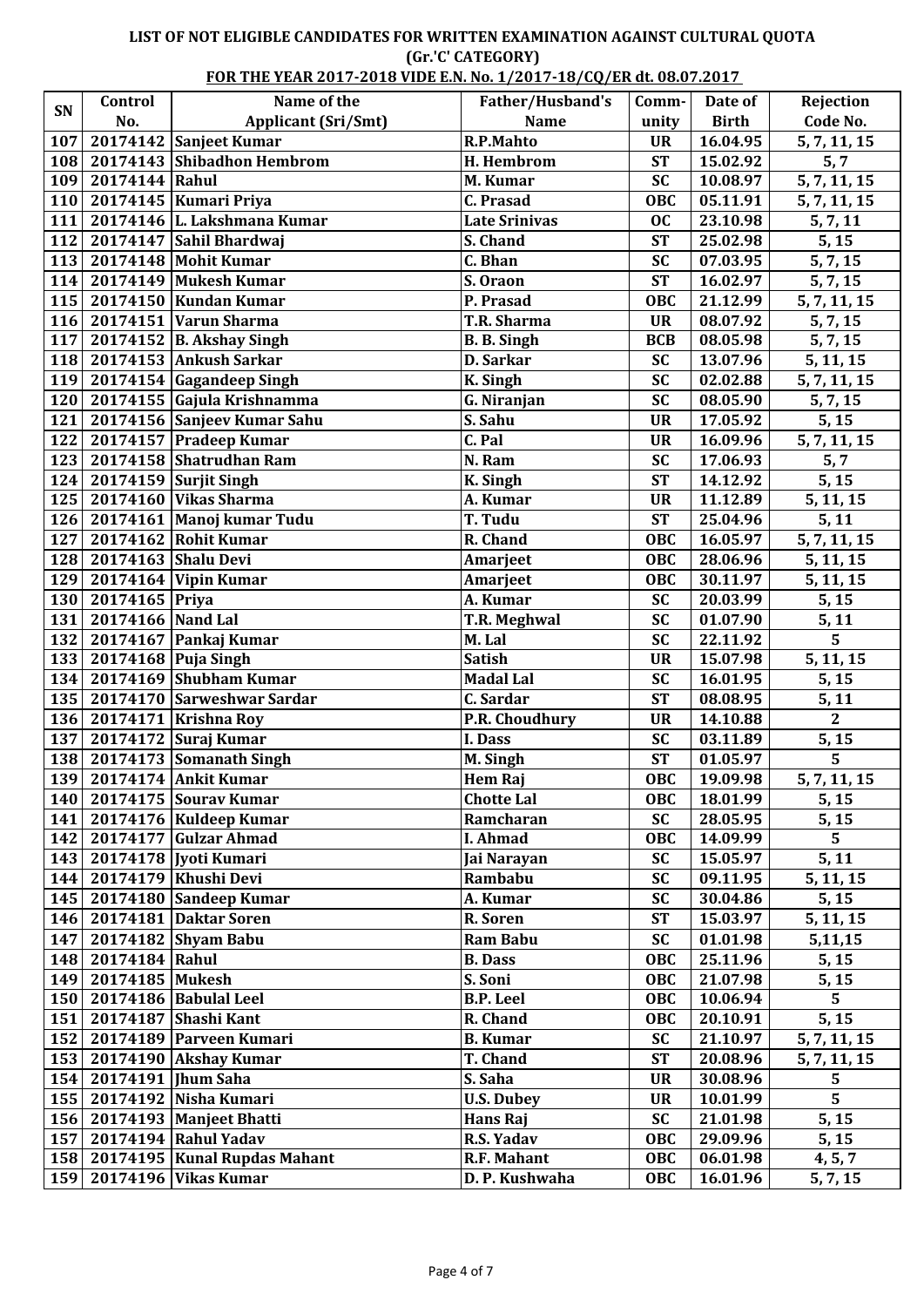## **LIST OF NOT ELIGIBLE CANDIDATES FOR WRITTEN EXAMINATION AGAINST CULTURAL QUOTA (Gr.'C' CATEGORY)**

|     | FOR THE YEAR 2017-2018 VIDE E.N. No. 1/2017-18/CO/ER dt. 08.07.2017 |                                    |  |     |
|-----|---------------------------------------------------------------------|------------------------------------|--|-----|
| rol | Name of the                                                         | Father/Husband's   Comm-   Date of |  | Rei |

| SN  | Control            | Name of the                             | Father/Husband's      | Comm-      | Date of      | Rejection      |
|-----|--------------------|-----------------------------------------|-----------------------|------------|--------------|----------------|
|     | No.                | <b>Applicant (Sri/Smt)</b>              | <b>Name</b>           | unity      | <b>Birth</b> | Code No.       |
| 160 |                    | 20174197 Sonia Chauhan                  | L. Chauhan            | <b>SC</b>  | 05.04.94     | 5, 7, 15       |
| 161 |                    | 20174198 Chandani Khatun                | Md. Harun             | <b>UR</b>  | 01.07.94     | 5, 7, 15       |
| 162 |                    | 20174199 Rajat Khokle                   | N. Khokle             | <b>UR</b>  | 16.12.93     | 5, 7, 15       |
| 163 |                    | 20174200 Sanjeev Kumar                  | P. Singh              | OBC        | 17.02.98     | 5, 7, 15       |
| 164 |                    | 20174201 Pritam Singh                   | J. Singh              | <b>SC</b>  | 16.02.94     | 5, 7, 15       |
| 165 |                    | 20174202 Rudhavath Ravi                 | R. Thavu              | <b>ST</b>  | 25.08.89     | 5, 7, 15       |
| 166 |                    | 20174203 Dhyan Chand Soren              | D. Soren              | <b>ST</b>  | 06.06.97     | $\overline{5}$ |
| 167 |                    | 20174204 Swapna Devi                    | J. Chand              | <b>ST</b>  | 20.01.93     | 5, 15          |
| 168 | 20174205 Devender  |                                         | <b>Subhash</b>        | <b>OBC</b> | 08.04.95     | 5, 7, 15       |
| 169 |                    | 20174206 Shivram Jogi                   | P.L. Jogi             | OBC        | 16.05.96     | 5, 7           |
| 170 |                    | 20174207 Jaideep Verma                  | <b>G.K. Verma</b>     | OBC        | 24.12.93     | 5, 7, 15       |
| 171 |                    | 20174208 Prabhansh Kumar                | N. Prasad             | OBC        | 15.01.97     | 5              |
| 172 |                    | 20174209 Pritesh Ranjan                 | M. Sah                | <b>OBC</b> | 20.03.93     | 5, 7           |
| 173 |                    | 20174210 Rakesh Kumar Pradhan           | H. N. Pradhan         | <b>SC</b>  | 28.06.92     | $\overline{5}$ |
| 174 |                    | 20174211 Sebeyan Bading                 | R. Bading             | <b>ST</b>  | 10.06.89     | 5, 7, 11, 15   |
| 175 |                    | 20174212 Sriram Hembram                 | K. Hembram            | <b>ST</b>  | 28.06.96     | 5              |
| 176 |                    | 20174213 Aman Kumar                     | <b>Om Prakash</b>     | SC         | 13.05.98     | 5, 11, 15      |
| 177 |                    | 20174214   Karan Singh Rathore          | R.K. Singh            | <b>UR</b>  | 27.09.98     | 5, 7, 11, 15   |
| 178 |                    | 20174215 Martin Lomga                   | G. Lomga              | <b>ST</b>  | 08.09.90     | 5, 7, 15       |
| 179 |                    | 20174216 Shiv Kumar Tudu                | N. Tudu               | <b>ST</b>  | 02.02.94     | 5, 7           |
| 180 |                    | 20174217 Raj Kumar Paswan               | G. Manghi             | <b>SC</b>  | 03.12.91     | 5, 7           |
| 181 |                    | 20174218 Md. Mainuddin                  | L. Ali                | <b>OBC</b> | 04.02.94     | 5, 7           |
| 182 |                    | 20174219 Sonal Kumari                   | Late M. Prasad        | <b>UR</b>  | 05.02.90     | 5, 15          |
| 183 |                    | 20174220 Manish Meena                   | <b>B.</b> Meena       | <b>ST</b>  | 23.07.95     | 5, 7, 11, 15   |
| 184 |                    | 20174221 Ashwani Kumar                  | M. Lal                | <b>OBC</b> | 14.02.91     | 5, 7, 11, 15   |
| 185 |                    | 20174222 Rakesh Kumar Bhujbal           | R. N. Bhujbal         | <b>UR</b>  | 05.01.90     | 4, 5           |
| 186 |                    | 20174223 Roshan B. Shende               | <b>Bhagwan</b>        | <b>OBC</b> | 05.06.95     | 5, 7, 11, 15   |
| 187 |                    | 20174224 Kushal Soren                   | Late J. Soren         | <b>ST</b>  | 16.06.96     | 5, 11          |
|     |                    |                                         |                       |            |              |                |
| 188 |                    | 20174225 Seema Rathore                  | G. L. Rathore         | OBC        | 20.05.93     | 5, 15          |
| 189 |                    | 20174226 Md. Rashad Khan                | <b>Amazad Khan</b>    | <b>SC</b>  | 22.11.95     | 5, 7, 11, 15   |
| 190 |                    | 20174227 Mariya Parween                 | M.D. Sabir            | <b>OBC</b> | 01.01.2K     | 5, 7, 15       |
| 191 |                    | 20174228 Bochu Thriveni                 | <b>B.</b> Kamalaker   | <b>SC</b>  | 03.01.92     | 5, 7           |
|     |                    | 192   20174229   Modugu Lakshmi         | M. Saidulu            | $SC$       | 05.06.92     | 5, 7, 15       |
|     |                    | 193   20174230   Brajendra Sharma       | M. Sharma             | OBC        | 27.08.98     | 5, 7, 11, 15   |
|     |                    | 194   20174231   Showrav Samadder       | D. K. Samadder        | <b>SC</b>  | 05.08.92     | 5, 7, 15       |
|     |                    | 195   20174232 Yogendra Singh           | J. Singh              | <b>OBC</b> | 01.01.90     | 5, 7           |
| 196 |                    | 20174233 Akash Kumar                    | Rambaboo              | OBC        | 17.06.94     | 5, 7           |
| 197 |                    | 20174234 Tahir Abbasi                   | M. Alauddin           | <b>OBC</b> | 06.05.93     | 5, 7           |
|     |                    | 198   20174235 Goura Chandra Patabandha | P. Patabandha         | <b>ST</b>  | 15.08.86     | 5, 7, 11       |
| 199 |                    | 20174236 Gurinder Singh                 | <b>B.</b> Singh       | <b>UR</b>  | 02.04.96     | 5, 7           |
|     |                    | 200   20174237 Habeeb Shah Khan         | Md. S. Khan           | <b>UR</b>  | 18.01.96     | 5, 7, 11, 15   |
| 201 |                    | 20174238 Anish Mathew                   | <b>B. Mathew</b>      | <b>UR</b>  | 14.08.91     | 5, 7, 11       |
| 202 |                    | 20174239 Md. Afroz Shah                 | <b>Md. Ahmed Shah</b> | <b>UR</b>  | 17.05.97     | 5, 7, 11, 15   |
| 203 | $20174240$ Birjesh |                                         | <b>Harender</b>       | <b>OBC</b> | 18.03.97     | 5, 7, 15       |
|     |                    | 204 20174241 Ravi Sharma                | Late S. S. Sharma     | <b>OBC</b> | 10.10.94     | 5, 7, 15       |
|     |                    | 205   20174242   Amjad Shah Khan        | Md. S. Khan           | <b>SC</b>  | 20.07.97     | 5, 7, 11, 15   |
|     |                    | 206   20174243   Kuldeep Kumar          | S. Dayanand           | <b>SC</b>  | 07.07.98     | 5, 7, 11, 15   |
| 207 |                    | 20174244 Deepak Kumar                   | G. S. Singh           | <b>UR</b>  | 04.12.98     | 5, 7, 15       |
|     |                    | 208   20174245   Twinkle Sharma         | M. Sharma             | <b>UR</b>  | 10.07.98     | 5, 7, 11, 15   |
| 209 |                    | 20174246 Nibha Kumari                   | N. Ray                | <b>OBC</b> | 12.01.96     | 5, 7, 11, 15   |
| 210 |                    | 20174247 Sunaram Soren                  | Late J. Soren         | <b>ST</b>  | 05.02.87     | 5, 7           |
| 211 |                    | 20174248 Rushabh Dubey                  | <b>Dipak</b>          | <b>UR</b>  | 12.05.95     | 5, 7, 11       |
| 212 |                    | 20174249 Govind Verma                   | <b>B.</b> Verma       | <b>BCB</b> | 01.01.98     | 5, 7, 11       |
|     |                    |                                         |                       |            |              |                |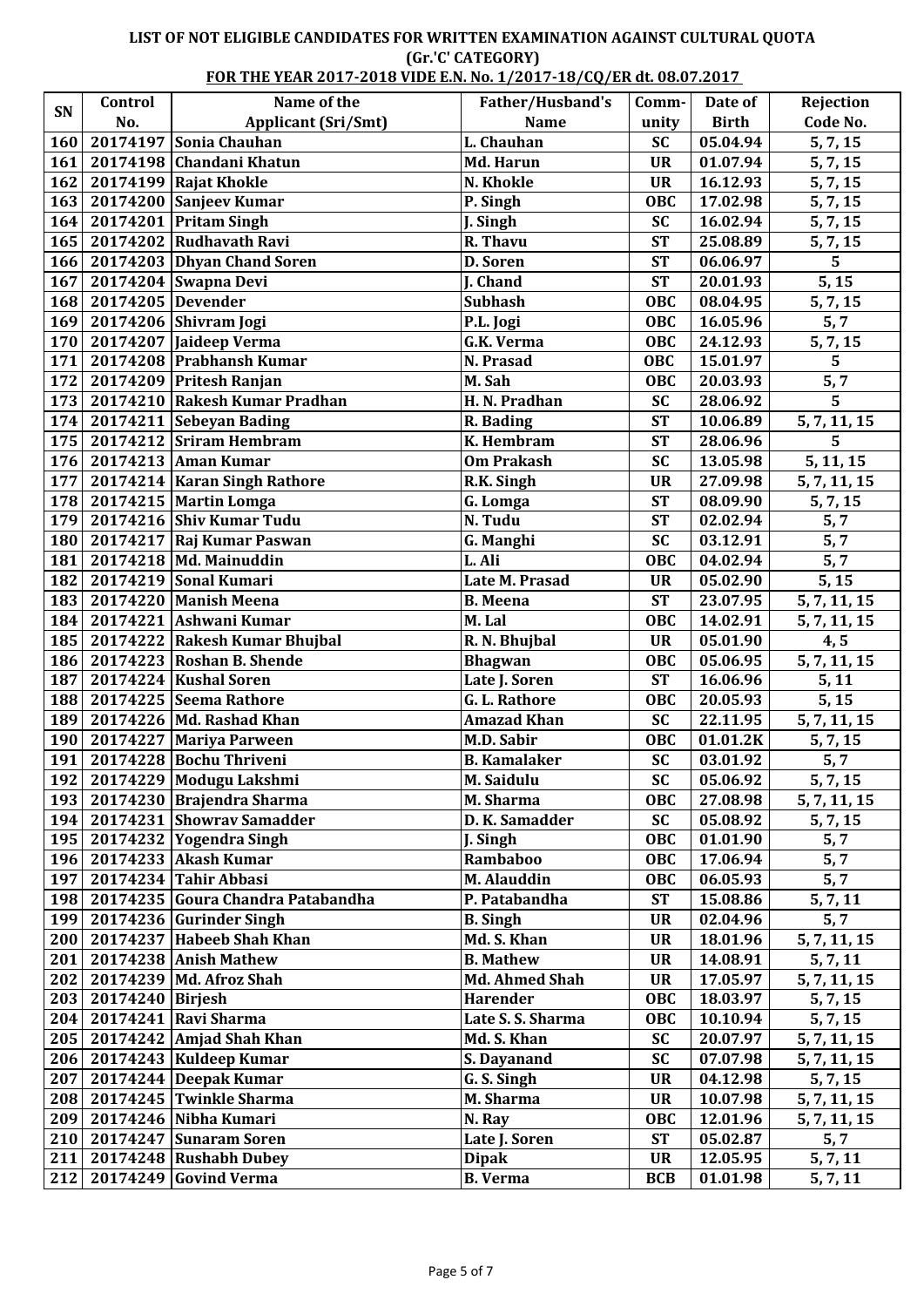### **LIST OF NOT ELIGIBLE CANDIDATES FOR WRITTEN EXAMINATION AGAINST CULTURAL QUOTA (Gr.'C' CATEGORY)**

|     | FOR THE YEAR 2017-2018 VIDE E.N. No. 1/2017-18/CQ/ER dt. 08.07.2017 |                                           |                        |            |              |                        |
|-----|---------------------------------------------------------------------|-------------------------------------------|------------------------|------------|--------------|------------------------|
| SN  | Control                                                             | Name of the                               | Father/Husband's       | Comm-      | Date of      | Rejection              |
|     | No.                                                                 | <b>Applicant (Sri/Smt)</b>                | <b>Name</b>            | unity      | <b>Birth</b> | Code No.               |
| 213 |                                                                     | 20174250 Vinod Kumar Prajapat             | S. L. Prajapat         | OBC        | 16.04.98     | 5, 7, 11, 15           |
| 214 |                                                                     | 20174251   Jikki Kumar                    | S. Pandit              | <b>OBC</b> | 16.12.97     | 5, 7, 11, 15           |
|     |                                                                     | 215   20174252   Manish Kumar Tiwari      | Late M. Tiwari         | <b>UR</b>  | 16.11.98     | 5, 7, 15               |
|     |                                                                     | 216   20174253   Ravishankar Kumar Thakur | H. Thakur              | OBC        | 04.10.97     | 5, 7                   |
| 217 |                                                                     | $20174254$ Ajay Kumar                     | $\overline{P}$ . Chand | <b>UR</b>  | 18.11.96     | 5, 7, 11, 15           |
| 218 | 20174255 Rajni                                                      |                                           | D. Singh               | OBC        | 15.08.97     | 5, 7, 11, 15           |
| 219 |                                                                     | 20174256 Amit Kumar                       | G. Chand               | <b>OBC</b> | 02.09.94     | 5, 7, 15               |
|     |                                                                     | 220 20174257 Ashok Kumar                  | D. Singh               | <b>SC</b>  | 12.03.96     | 5, 7, 15               |
| 221 |                                                                     | $20174258$ Arjun Kumar                    | R. R. Rajak            | <b>SC</b>  | 15.02.2K     | 5, 7, 11, 15           |
| 222 |                                                                     | 20174259 Md. Badruddin Ansari             | S. Ansari              | OBC        | 05.01.99     | 5, 7, 11, 15           |
| 223 |                                                                     | 20174260 Amarjeet Kumar                   | D. Mahto               | <b>SC</b>  | 01.01.95     | 5, 7, 11, 15           |
| 224 |                                                                     | 20174261 Rohit Toppo                      | E.B. Toppo             | <b>ST</b>  | 15.08.96     | $\overline{5}$ , 7, 15 |
| 225 |                                                                     | 20174262 Kamru Tigga                      | J. Tigga               | <b>ST</b>  | 15.12.93     | 5, 7, 15               |
|     | 226 20174263 Shubham                                                |                                           | S. Chand               | OBC        | 06.08.96     | 5, 7, 15               |
| 227 |                                                                     | 20174264 Khushnuma Danish                 | Md. Anwar              | OBC        | 03.03.2K     | 5, 7, 15               |
| 228 |                                                                     | 20174265 Sonam Kumari                     | P. K. Singh            | <b>UR</b>  | 23.11.99     | 5, 7, 15               |
| 229 |                                                                     | 20174266 Rahul Kumar                      | V. Kumar               | <b>SC</b>  | 02.10.96     | 5, 7, 15               |
|     |                                                                     | 230   20174267 Gurmeet Singh              | P. Chand               | <b>UR</b>  | 07.07.90     | 5, 7, 11, 15           |
|     |                                                                     | 231 20174268 Sumit Singh                  | A. Kumar               | <b>SC</b>  | 18.12.93     | 5, 7                   |
| 232 |                                                                     | 20174269 Sunny Kumar                      | A. Chaudhary           | <b>SC</b>  | 12.03.99     | 5, 7, 11               |
| 233 |                                                                     | 20174270 Sachin Kumar Ashok Ahirkar       | A. Kumar               | <b>OBC</b> | 09.12.76     | 5, 7, 11               |
| 234 | 20174271 Dheeraj                                                    |                                           | S. Kumar               | <b>UR</b>  | 06.06.99     | 5, 7, 11               |
| 235 | 20174272 Naveen                                                     |                                           | Rammehar               | <b>OBC</b> | 07.04.99     | 5, 7, 15               |
|     | 236 20174273 Ankush                                                 |                                           | Joginder               | <b>UR</b>  | 28.06.98     | 5, 7, 15               |
| 237 | 20174274 Rahul                                                      |                                           | R. Kumar               | OBC        | 05.05.99     | 5, 7, 11, 15           |
|     |                                                                     | 238 20174275 Bikash Kumar Thakur          | D. C. Thakur           | OBC        | 25.12.94     | 5, 7, 11, 15           |
| 239 |                                                                     | 20174276 Jitendra SinghTanwar             | M. Singh               | <b>UR</b>  | 15.08.96     | 5, 7, 11, 15           |
| 240 |                                                                     | 20174277 Anuj Kumar Verma                 | R.P. Verma             | <b>SC</b>  | 05.07.93     | 5, 7, 15               |
| 241 | 20174278 Onkar                                                      |                                           | R. P. Mishra           | <b>UR</b>  | 20.10.98     | 5, 7, 11, 15           |
| 242 | 20174279 Dipika                                                     |                                           | S. Singh               | <b>SC</b>  | 05.04.93     | 5, 7                   |
| 243 |                                                                     | 20174280 Sita Kumari                      | P. Kumar               | <b>SC</b>  | 08.10.96     | 5, 7, 11, 15           |
|     | 244 20174281 Manju                                                  |                                           | R. Singh               | <b>UR</b>  | 15.02.98     | 5, 7                   |
|     |                                                                     | 245   20174282   Sukender Singh           | S. B. Singh            | <b>SC</b>  | 21.04.89     | 5, 7                   |
|     | 246 20174283 Ajit Das                                               |                                           | I.D.Das                | <b>SC</b>  | 10.04.93     | 5, 7, 11, 15           |
|     | 247   20174284   Ankita                                             |                                           | <b>Babanrao</b>        | <b>UR</b>  | 20.11.96     | 5, 7, 15               |
|     |                                                                     | 248   20174285   Lalbabu Bharati          | R. Ram                 | <b>SC</b>  | 07.06.99     | 5, 7, 11, 15           |
|     |                                                                     | 249 20174286 Pargat Singh                 | <b>B.</b> Singh        | <b>UR</b>  | 13.03.92     | 5, 7, 11               |
|     |                                                                     | 250   20174287   Parmod Kumar             | A.K.Das                | <b>SC</b>  | 16.03.98     | 5, 7, 11, 15           |
|     |                                                                     | 251   20174288   Anand Kumar              | N. Ram                 | <b>UR</b>  | 01.07.95     | 5, 7, 11, 15           |
|     |                                                                     | 252   20174289 Gunda Rajesh               | <b>G. Srinivas</b>     | BC         | 23.11.98     | 5, 7, 11, 15           |
| 253 |                                                                     | 20174290 Rakesh Kumar                     | R. Kumar               | <b>SC</b>  | 11.01.97     | 5, 7, 11, 15           |
|     |                                                                     | 254   20174291   Manoj Kumar              | <b>U.</b> Chand        | <b>SC</b>  | 22.05.95     | 5, 7, 15               |
| 255 | 20174292 Mohit                                                      |                                           | Jaibeer                | <b>UR</b>  | 22.08.99     | 5, 7, 15               |
|     | 256 20174293 Sachin                                                 |                                           | W. Singh               | <b>SC</b>  | 18.07.95     | 5, 7, 15               |

**###########**